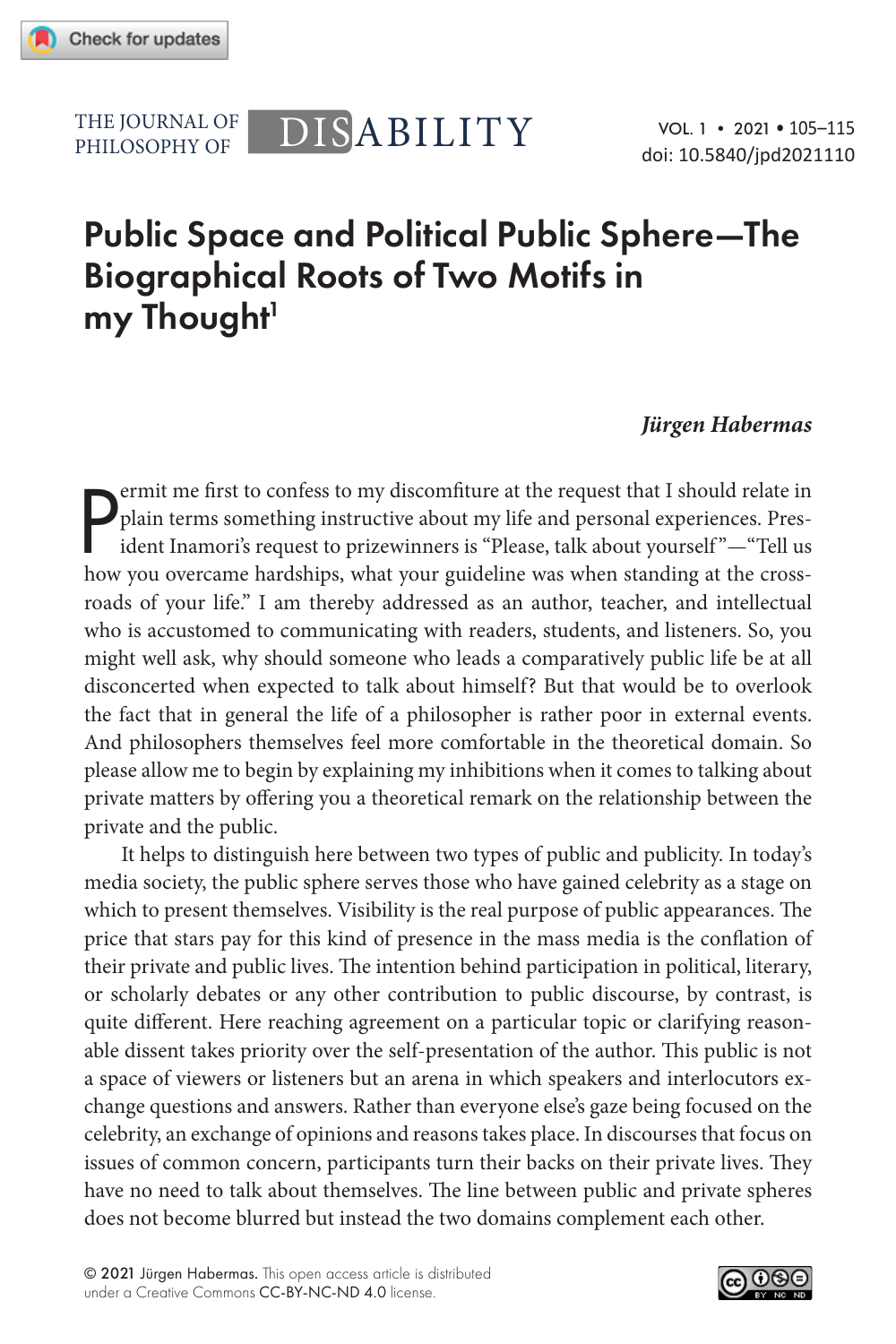This kind of objectivity may explain why when philosophers deliver historical lectures on Aristotle or Thomas Aquinas or Kant they generally limit themselves to stating only the bare biographical facts of when these thinkers were born, lived, and died. Even stormy episodes in the lives of these philosophers—one need only think of Plato's visits to Syracuse—take a back seat to their ideas and arguments. The lives of philosophers are not the stuff of legends. What they leave behind is at best a new and often enigmatic set of thoughts formulated in a unique language with which later generations continue to struggle. Indeed, in our field we treat those thinkers as "classics" whose works have remained contemporary for us. The ideas of such a classical thinker are like the molten core beneath a volcano that has deposited biographical rings of hardened lava. The great thinkers of the past whose works have stood the test of time impress this image upon us. By contrast, we, the many living philosophers—who are in any case more professors of philosophy—are merely the contemporaries of our contemporaries. And the less original our ideas are, the more they remain bound to the context from which they emerged. At times, indeed, they are no more than an expression of the biography from which they spring.

On my seventieth birthday, my students honored me with a *Festschrift* that bore the title *Die Öffentlichkeit der Vernunft und die Vernunft der Öffentlichkeit—*"The public sphere of reason and the reason of the public sphere." The title is not a bad choice, because the public sphere as a space of reasoned communicative exchanges is the issue that has concerned me all my life. The conceptual triad of "public space," "discourse," and "reason," in fact, has dominated my work as a scholar and my political life. Any such obsession has biographical roots. I suspect that four experiences may have had some bearing on this theoretical interest. Following my birth and during early infancy I was exposed to the traumatic experience of a series of surgeries (1)—as it happens, experiences of illness or physical handicap can be found in the biographies of many philosophers; second, from the time when I was just starting school, I recall experiencing difficulties in communicating and humiliations connected with my handicap (2); third, during my adolescence I was deeply influenced by my generation's experience of the break in world history marked by the year 1945 (3); and, finally, in the course of my adult life I have been disturbed by the political experience of the painfully slow liberalization of German postwar society and culture and its repeated setbacks (4). Allow me to elaborate in turn on these conjectures concerning links between theory and biography.

I

I shall begin with my early childhood, with an operation that I underwent directly after I was born. I do not believe that this surgery, as one might suppose, enduringly shook my faith in the world around me. However, that intervention may well have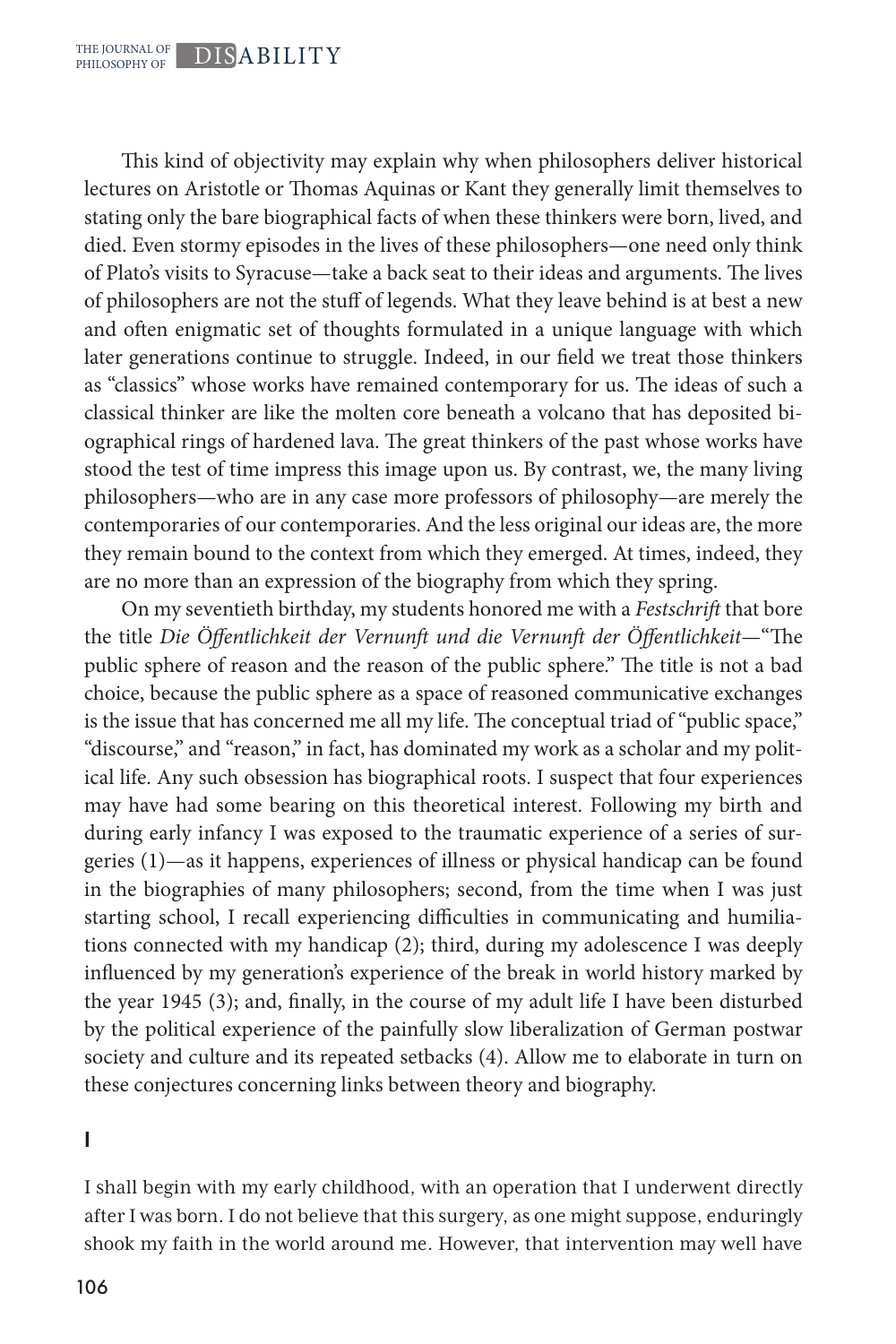awakened the feelings of dependence and vulnerability and the sense of the relevance of our interactions *with others*. At any rate, the social nature of human beings later became the starting point for my philosophical reflections. There are many species of animals that live socially. Indeed, the primates, our closest relatives, live in hordes and families, though they lack the complex kinship systems first invented by *Homo sapiens*. It is not forms of social existence as such that set human beings apart from other species. To grasp what is special about the social nature of humans we need to translate Aristotle's famous characterization of man as a *zoon politikón*, quite literally: man is a political animal, that is, an animal that exists *in a public space*. To be more precise, human beings are animals that, by virtue of being embedded from the outset in public networks of social relationships, first develop the competences that make them into persons. If we compare the biological features of newborn mammals, we observe that no other species enters the world as immature and as helpless as we do. Nor is any other animal dependent for so long a period of rearing on the protection of the family and a public culture intersubjectively shared with conspecifics. We humans learn *from one another*. And this is only possible in the public space of a culturally stimulating milieu.

Needless to say, I can no longer remember that first operation on my cleft palate. But when I had to undergo a repeat of the operation at the age of five—in other words, at a time that I remember clearly—it undoubtedly sharpened my awareness of the deep dependence of one person on others. At any rate, this heightened sensitivity to the social nature of human beings led me to those philosophical approaches that emphasize the intersubjective constitution of the human mind—to the hermeneutic tradition that originated with Wilhelm von Humboldt, to the American pragmatism of Charles Sanders Peirce and George Herbert Mead, to Ernst Cassirer's theory of symbolic forms, and to Ludwig Wittgenstein's philosophy of language.

The intuitive sense of the deeply rooted reciprocal dependence of one person on another finds expression in an image of "the human being's place in the world." Such paradigms define our everyday self-understanding, though sometimes they also define the conceptual parameters for entire scientific disciplines. I have in mind the image of a subjectivity that one must imagine as a glove turned inside out in order to reveal the structure of its fabric woven from the strands of intersubjectivity. Inside each individual person, we find a reflection of the external social world. For the individual mind is imbued with structure and content by locking into the "objective" mind of the intersubjective interactions of *intrinsically* socialized subjects. The individual does not encounter his social environment in the same way that the bare organism encounters its natural environment, namely, as something interior that demarcates itself from the outer world through an osmotic barrier. The abstract juxtaposition of subject and object, of inside and outside, is misleading here, because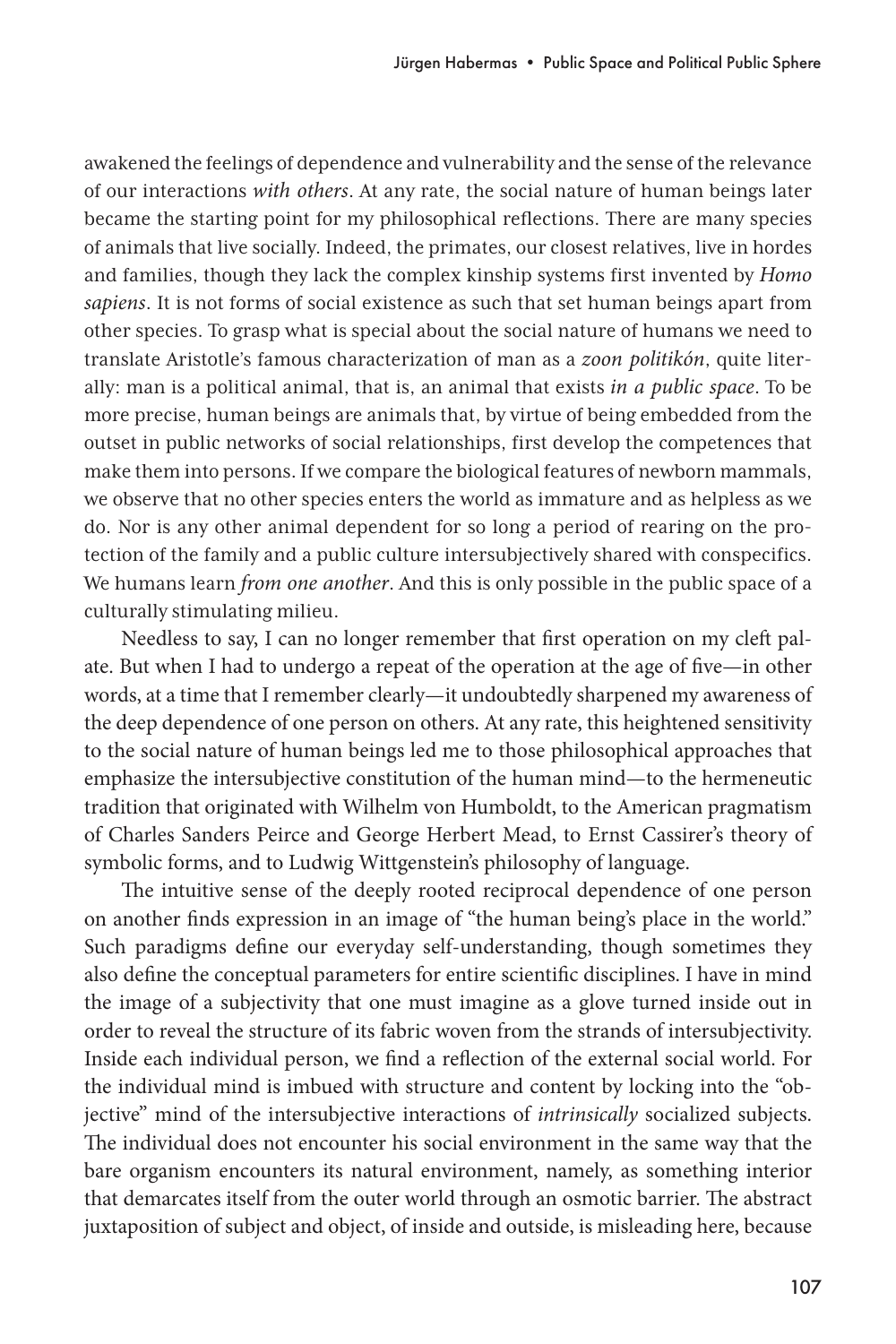the organism of the newborn infant first develops into a person when it enters into social interaction. The infant becomes a person by entering the public space of a social world that receives him with open arms. And this public domain of the jointly inhabited interior of our lifeworld is at once inside and outside.

In the process of growing up, the child is able to form the *inner* centre of a consciously experienced life only by *externalizing* herself through communicatively constituted interpersonal relations. Even in expressions of its most personal feelings and its most intimate excitations, an ostensibly *private* consciousness thrives on the impulses it receives from the cultural network of *public*, symbolically expressed, and intersubjectively shared categories, thoughts, and meanings. Surprisingly, though, in the cognitive sciences today we are witnessing a renaissance of the misleading Cartesian image of the monadic, recursively self-enclosed consciousness that stands in an opaque relation to the organic substrate of its brain and its genome.

It never made sense to me to regard self-consciousness as an original phenomenon. Do we not first become aware of ourselves in the gaze of another person? In your gaze, as that of the second person who speaks to me as a first person, I become aware of myself not only as a conscious subject but also as a unique *individual*. The subjectifying gaze of others possesses an individuating power.

#### II

So much for the paradigm within which my research moves. The approach to the philosophy of language and the kind of moral theory that I developed within this framework may have been inspired by two experiences I had as a schoolboy: first, that other people did not understand me very well (a) and, second, that they responded with annoyance or rejection (b).

(a) I remember the difficulties I encountered when I tried to make myself understood in class or during break while speaking with my nasal articulation and distorted pronunciation of which I was completely unaware. I had left the haven of family life and its familiar surroundings and had to find my feet in an "anonymous" domain. Failures of communication direct our attention to an otherwise unobtrusive intermediary world of symbols that cannot be grasped like physical objects. Only when communication fails do we become aware of the medium of linguistic communication as a shared stratum without which individual existence would also be impossible. We invariably find ourselves within the element of language. Only someone who speaks can remain silent. Only because we are inherently connected with one another can we feel lonely or isolated.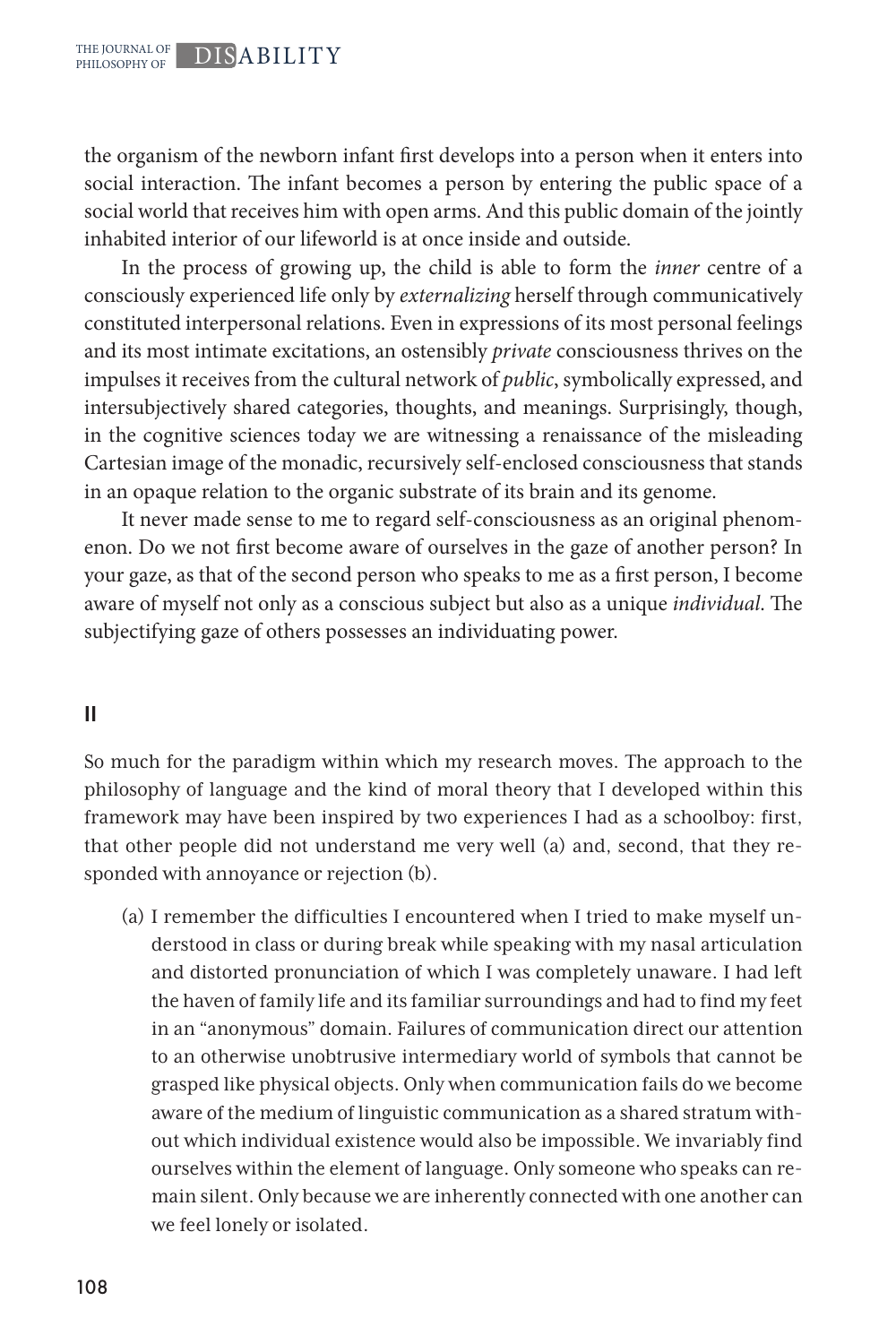Philosophers have never been especially interested in the power of language to forge a community. Ever since Plato and Aristotle, Western philosophers have preferred to analyze language as a medium of *representation* rather than of communication. They studied the logical form of statements we use to refer to objects and to represent states of affairs. But language is primarily there for the purposes of communication, after all, a process in which each person can take a "yes" or a "no" position on the validity claims of others, and thereby *reach agreement* about something in the world. We make use of language for communicative more than for purely cognitive purposes. Language is not the mirror of the world, but makes the world accessible to us. In so doing, it shapes our view of the world in a particular way. Something like a worldview is inscribed in language. Fortunately, this prior knowledge that we acquire with a specific language is not fixed once and for all. Otherwise, we could never learn anything really new in our dealings with the world and when talking with others about it. And what holds for theoretical languages also holds in everyday life, namely, that we can revise the meaning of predicates or concepts in the light of the experiences that they facilitate.

 Incidentally, my speech impediment may also explain why I have always been convinced of the superiority of the written over the spoken word. The written form disguises the taint of the spoken word. I have tended to judge my students less by their contributions to discussions during seminars, no matter how intelligent they were, than by their written work. And as you see, to this day, I still shy away from speaking without a script in public, to the detriment of my listeners. This retreat into the precision afforded by the written word may also have led me to a theoretically important distinction. In *communicative action*, we proceed naïvely, as it were, whereas in *discourse* we exchange reasons in order to assess validity claims that have become problematic. Rational discourse borrows this reflexivity from the written word, that is to say, from the published article or the scholarly treatise, because discourse is designed to include everyone concerned and to create a third platform on which all pertinent contributions are heard. It is supposed to ensure that the unforced force of the better argument prevails.

(b) This view of things helped me to process another biographical experience in theoretical terms, namely, the insults in the form of the more or less harmless acts of discrimination that many children suffer in the schoolyard or street if they are different from the others. Today, globalization, mass tourism, worldwide migration, in fact the growing pluralism of worldviews and cultural life forms, have familiarized us all with such experiences of exclusion and mar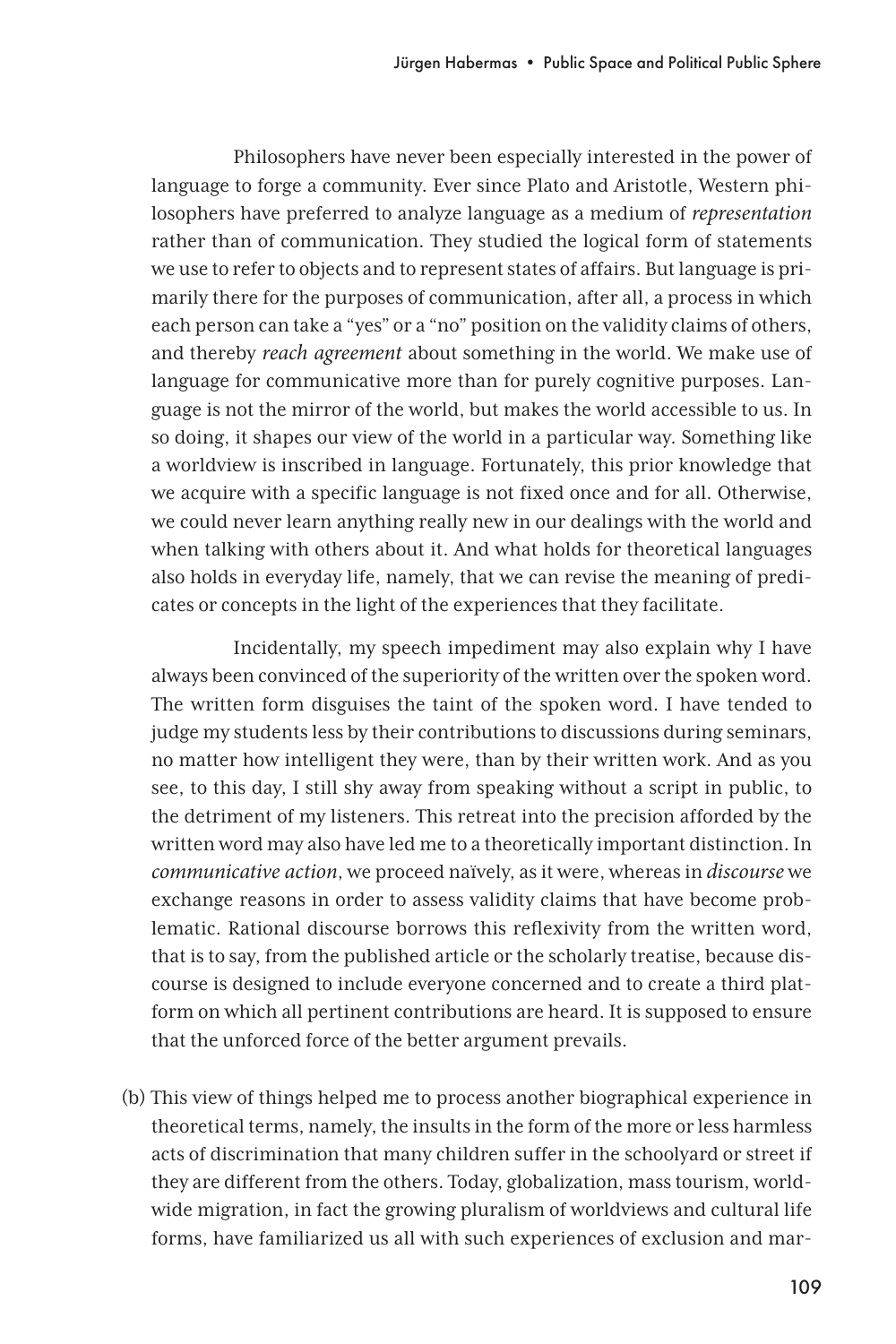ginalization of outsiders and minorities. Each of us can now imagine what it means to be a foreigner in a foreign country, to be regarded as different by others. Such situations awaken our moral susceptibilities. For morality is a device woven with the threads of communication to shield the particular vulnerability of individuals socialized through communication.

 The deeper the process of individuation shapes the inner life of a person, the deeper she becomes entangled toward the outside, as it were, in an ever denser and more fragile network of relationships of reciprocal recognition. In the process, she exposes herself to the risk that reciprocity will be *denied*. The morality of equal respect for everyone is designed to absorb such risks. For it is designed to abolish discrimination and to facilitate the inclusion of the marginalized in the network of reciprocal recognition. Social norms capable of founding such a universal solidarity even among strangers depend on general approval. We must engage in discourse if we are to develop such norms. For moral discourses allow all those concerned an equal say. They enjoin each participant to adopt the perspectives of the others when deliberating on what is in the equal interest of all. In this way, the parties to the discourse learn to incorporate each other's interpretations of themselves and of the world into their own.

#### III

Thus far, I have spoken about personal motifs deriving from my childhood. They may have opened my eyes to the intersubjective constitution of the human mind and the social core of our subjectivity, as well as to the fragility of communicative forms of life and the fact that socialized individuals are in need of special protection. Yet it was the caesura of 1945 that first led to the eye-opening experience for my generation without which I would hardly have ended up in philosophy and social theory. Overnight, as it were, the society in which we had led what had seemed to be a halfway normal everyday life and the regime governing it were exposed as pathological and criminal. Through this experience, the confrontation with the legacy of the Nazi past became a fundamental theme of my adult political life. My interest in political progress, spurred by this concern with the past, became focused on conditions of life that escape the false alternative between *Gemeinschaft* and *Gesellschaft*, "community" and "society." What I have in mind are, as Brecht puts it, "friendly" forms of social interaction that neither surrender the gains in differentiation of modern societies nor deny the dependence of upright individuals on one another—and their reciprocal reliance upon one another.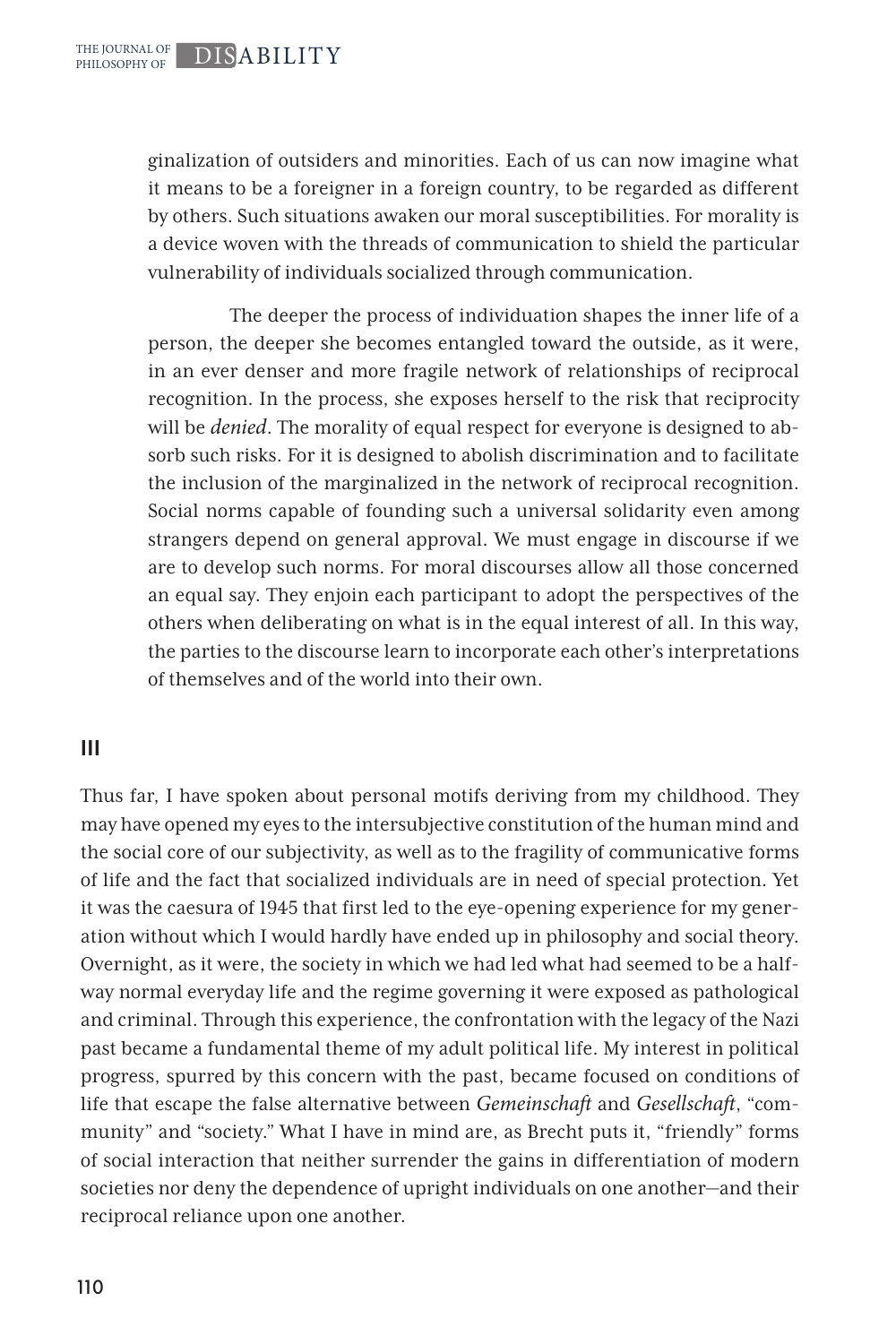World War II came to an end a few months before my sixteenth birthday. There followed four years of alert adolescence until the foundation of the Federal Republic of Germany and the beginning of my university studies in the summer of 1949. I had, in the German phrase, *"die Gnade der späten Geburt,"* the "good fortune to be born late." I was old enough to have witnessed the fundamental changes marked by the end of the Third Reich at a morally impressionable age, yet young enough not to have been incriminated by its criminal practices. My generation had not been old enough to serve in the army. We did not have to answer for choosing the wrong side and for political errors and their dire consequences. After the revelations concerning Auschwitz, nothing could be taken at face value. What we had experienced as a more or less normal childhood and adolescence now transpired to be everyday life in the shadow of a rupture in civilization. Without having done anything to deserve it, my cohort had the opportunity to learn without reservation from the Nuremberg war crimes trials, which we followed on the radio. We made Karl Jaspers's distinction between collective guilt and collective liability our own and took very seriously the responsibility for the consequences of a regime that had been supported by the mass of the population.

Today, many take a critical view of this stance of a generation influenced by the liberation of 1945, and it is by no means something for which we can claim special credit. There is something typical of the time, almost compulsory, in the responses encountered among persons of my age, whether on the right, the centre, or the left of the political spectrum. The moral and political insights that we gained free of charge, as it were, were linked at the time with a global shift in mentality marked by the cultural opening to the West. During the Third Reich, we who had not known the Weimar Republic had grown up in a mind-numbing enclave of "fatherland" kitsch, monumentalism, and a death cult steeped in ressentiment. After 1945, the doors were opened to Expressionist art, to Kafka, Thomas Mann, and Hermann Hesse, to world literature written in English, to the contemporary philosophy of Sartre and the French left-wing Catholics, to Freud and Marx, as well as to the pragmatism of a John Dewey, whose former students decisively influenced the re-education effort in Germany. Contemporary cinema also conveyed exciting messages. The liberating, revolutionary spirit of Modernism found compelling visual expression in Mondrian's constructivism, in the cool geometric lines of Bauhaus architecture, and in uncompromising industrial design.

The cultural opening to the West went hand in hand with an analogous political opening. For me, "democracy," not liberalism of the Anglo-American variety, was the magic word. The political constructions of social contract theory, in the more popular version I was acquainted with at the time, combined with the pioneering spirit and the emancipatory promise of Modernism. All the more reason why we students felt ourselves isolated in the unchanged authoritarian setting of a postwar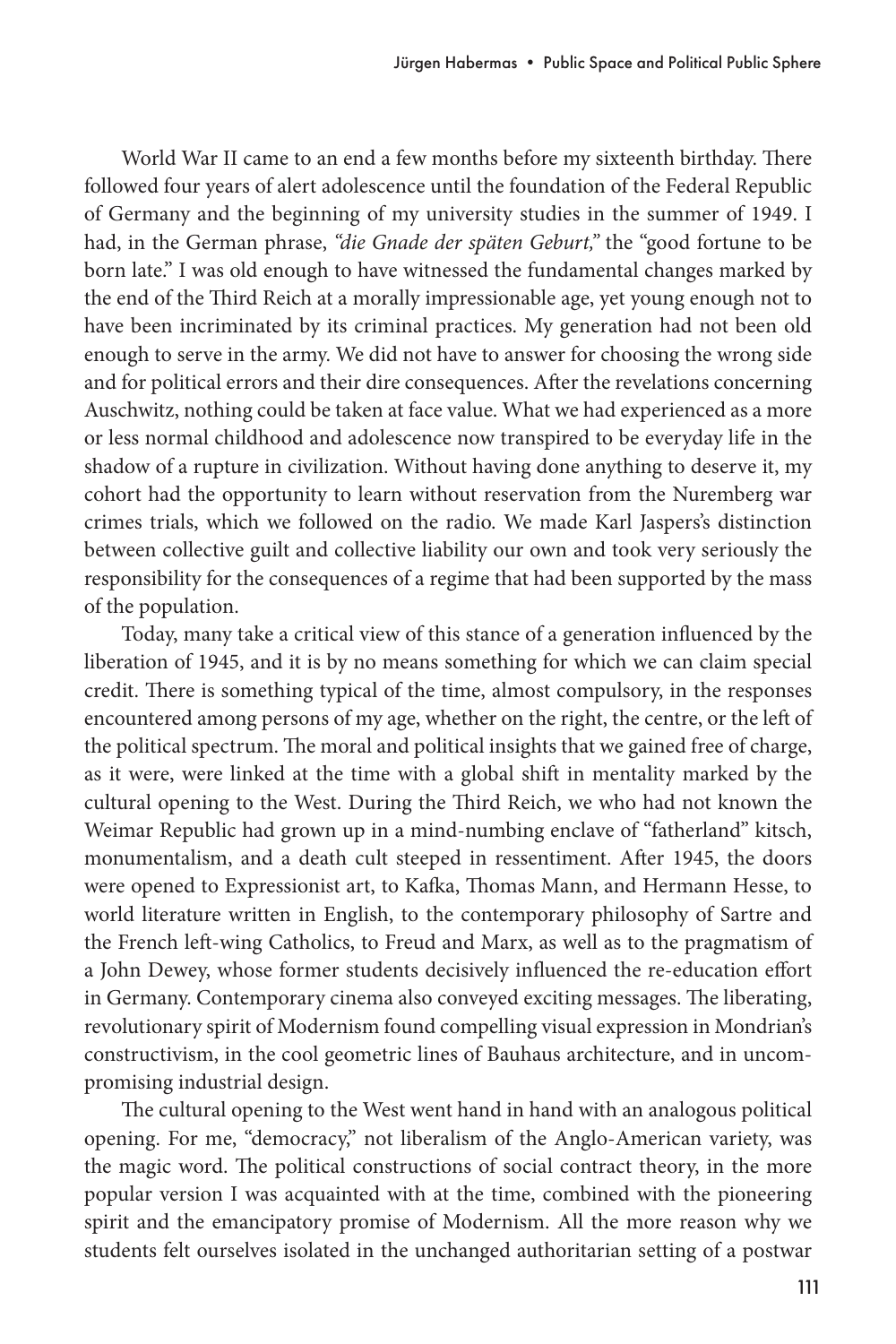society unreceptive to the emergence of the new. The continuity of social elites and cultural prejudices through which Konrad Adenauer marshaled consent for his policies was stifling. There had been no break with the past, no new beginning in terms of personnel, no change in mentality—neither a moral renewal nor a revolution of political mindset. I shared my deep political disenchantment with my wife, whom I first met during my student days. As late as the 1950s, we encountered the at once elitist and apolitical self-image of the German universities. We also encountered the baleful fusion of nationalism and anti-Semitism that had intellectually disarmed our academic teachers in 1933 or even driven them into the arms of the Nazis.

In such a climate, my left-leaning political convictions found little contact with what I was learning in philosophy courses. Politics and philosophy, these two intellectual universes, remained for a long time separate domains. They first collided one weekend in the summer semester in 1953, when my friend Karl-Otto Apel handed me a copy of Heidegger's *An Introduction to Metaphysics* fresh from the presses. Until then, Heidegger had been my most influential teacher, if only from a distance. The fame he had acquired since the 1920s was still untarnished. I had read *Being and Time* through Kierkegaard's eyes. Heidegger's fundamental ontology contained an ethics which, so I thought, appealed to the individual's conscience, to the individual's existential sincerity. And now this selfsame Heidegger had published his lectures from 1935 without any revisions or commentary. The vocabulary of the lectures reflected the idolatry of a nationalist spirit, the defiance of the World War I trenches, the collectivism of solemn yea saying. The "existence of the Volk" had unexpectedly taken the place of the "existence" of the individual person. The only way to come to terms with my incredulous outrage was to put it in writing.

"Thinking with Heidegger against Heidegger" was the title of the newspaper article that I wrote at the time, which still betrayed the devoted Heidegger disciple. My choice of quotations still reveals what upset me about Heidegger's text at the time. It was above all four things. First, there was the fatal linking of a heroic call to "creative violence" with a cult of sacrifice—the "most profound and broadest Yes to decline." Second, I was incensed by the Platonist prejudices of the German mandarin who devalued "intelligence" in favor of "spirit," "analysis" in favor of "authentic thought," and wanted to reserve the esoteric truth for "the few." I was also irritated by the anti-Christian and anti-Western sentiments directed against the egalitarian universalism of the Enlightenment. But what was really offensive was the Nazi philosopher's denial of moral and political responsibility for the consequences of the mass criminality about which almost no one talked any longer eight years after the end of the war. In the ensuing controversy, Heidegger's interpretation, in which he stylized fascism as a "destiny of Being" that relieved individuals of personal culpability, was lost from view. He simply shrugged off his disastrous political error as a mere reflex of a higher destiny that had "led him astray."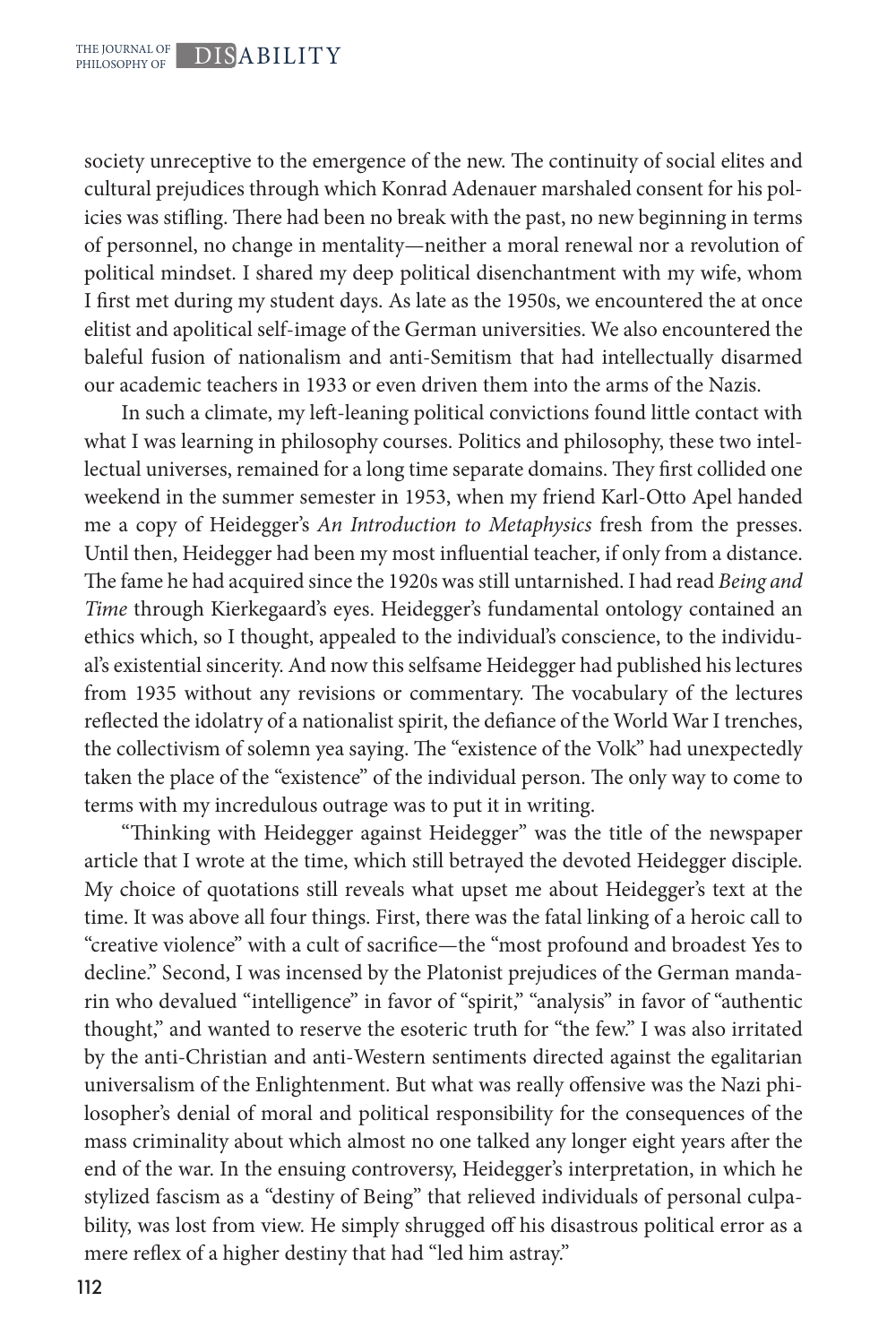#### IV

This episode from my early days as a student marked the beginning of a critical inquiry into the oppressive political heritage that persisted even in German philosophy. In the years that followed, I gained a clearer understanding of the mindset shared by men such as Martin Heidegger, Carl Schmitt, Ernst Jünger, and Arnold Gehlen. In all of them contempt for the masses and the average was allied, on the one hand, with the celebration of the noble individual, the elect, and the extraordinary and, on the other, with rejection of "idle talk," the public sphere, and the "inauthentic." They elevated silence above conversation, and command and obedience above equality and self-determination. In this way, young conservative thought defined itself in sharp opposition to the basic democratic impulse that had driven us forward since 1945. This "Weimar syndrome" became a negative point of reference for me when, after graduation, I worked through theoretically my disappointment with the sluggish process of democratization in postwar Germany that was constantly beset by setbacks. Into the 1980s, the fear of a political relapse continued to spur my scholarly work, which I had begun in the late 1950s with my study *The Structural Transformation of the Public Sphere.*

At that time, I was working as Theodor W. Adorno's research assistant in the Frankfurt Institute for Social Research. Critical social theory offered me a perspective from which I could embed the emergence of American, French, and English democracy, and the repeated failure of attempts to establish democracy in Germany, in the larger context of social modernization. In the late 1950s, the political culture in Germany had by no means acquired definite shape. It was as yet not at all certain that the principles of a democratic order that had been imposed "from without" would become firmly lodged in the hearts and minds of German citizens. Evidently, such a change in political mentality could not occur in isolation or be simply imposed by administrative fiat. Only a vibrant and, where possible, discursive type of public opinion-formation could propel such a process.

As a consequence, I focused my theoretical attention on the political public sphere. What had always interested me about the general phenomenon of a "public space" that already arises with simple interactions was the mysterious power of intersubjectivity to unite disparate elements without eliminating the differences between them. The forms of social integration can be read off from the structures of public spaces. The constitution of public spaces reveals most clearly the anomic traits of social disintegration or the ruptures caused by repressive social relations. Does the specific type of integration in a particular society correspond to its degree of complexity? Or do public spaces betray the pathological traits of anomie or repression? In modern societies, one particular social space—namely, the political public sphere of a democratic community—acquires an especially important symptomatic role in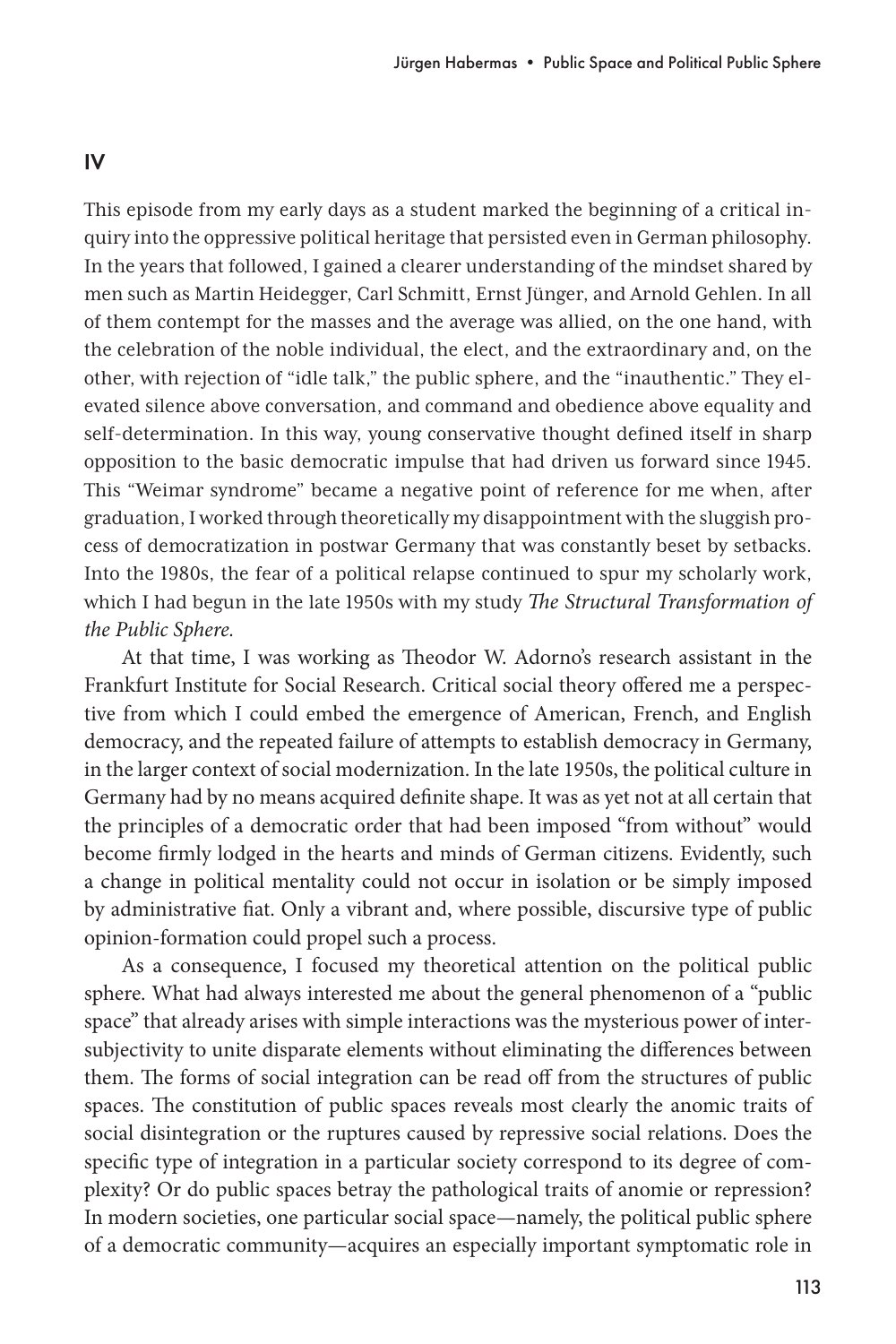the integration of society. For complex societies can be normatively held together solely by civic solidarity, that is, the abstract, legally mediated form of solidarity among citizens. The process of public opinion- and will-formation alone can foster and reproduce a fragile form of collective identity among citizens who can no longer become personally acquainted. For this reason the health of a democracy can be gauged from the pulse of its political public arena.

Professors are, of course, not only scholars who are concerned with public-political issues from the viewpoint of an academic observer. They are also *participating* citizens. And on occasion they also take active part in the political life of their country as intellectuals. In the 1950s, I participated in the "Easter Marches," pacifist protests against nuclear weapons. In the late 1960s, I had to take a public stance on the student protest movement. In the 1980s and 1990s, I took part in public debates on coming to terms with the Nazi past, on civil disobedience, on the form German unification should take, on the first Gulf War, on political asylum laws, and so forth. Over the last ten years, I have taken positions on problems of European unification and on bioethical issues. And since the invasion of Iraq, which violated international law, I have been concerned with the postnational constellation and the future of the Kantian project of establishing a cosmopolitan order. I mention these activities only because I wish, in conclusion, to report briefly on what I think I have learned from my own mistakes and those of others about the role of the public intellectual in our times.

Intellectuals should make public use of the professional knowledge that they possess—for example, as philosophers or writers, social scientists or physicists—on their own initiative, without being commissioned by anyone to do so. They need not be neutral and eschew partisanship, but they should be aware of their own fallibility. They should limit themselves to relevant issues, contribute sound information and good arguments; in other words, they should endeavor to improve the deplorable discursive level of public debates. Intellectuals must walk a difficult tightrope in other respects as well. For they doubly betray their own authority if they do not carefully separate their professional from their public roles. And they should not use the influence they acquire through their words as a means to gain power, thus confusing "influence" with "political power," i.e., with authority tied to positions in a party organization or a government. Intellectuals cease to be intellectuals once they assume public office.

It is hardly surprising that we generally fail to live up to these standards; but that in no way devalues the standards themselves. For if there is one thing that intellectuals—a species that has so often attacked its own kind and pronounced its demise—cannot allow themselves, then it is to become cynical.